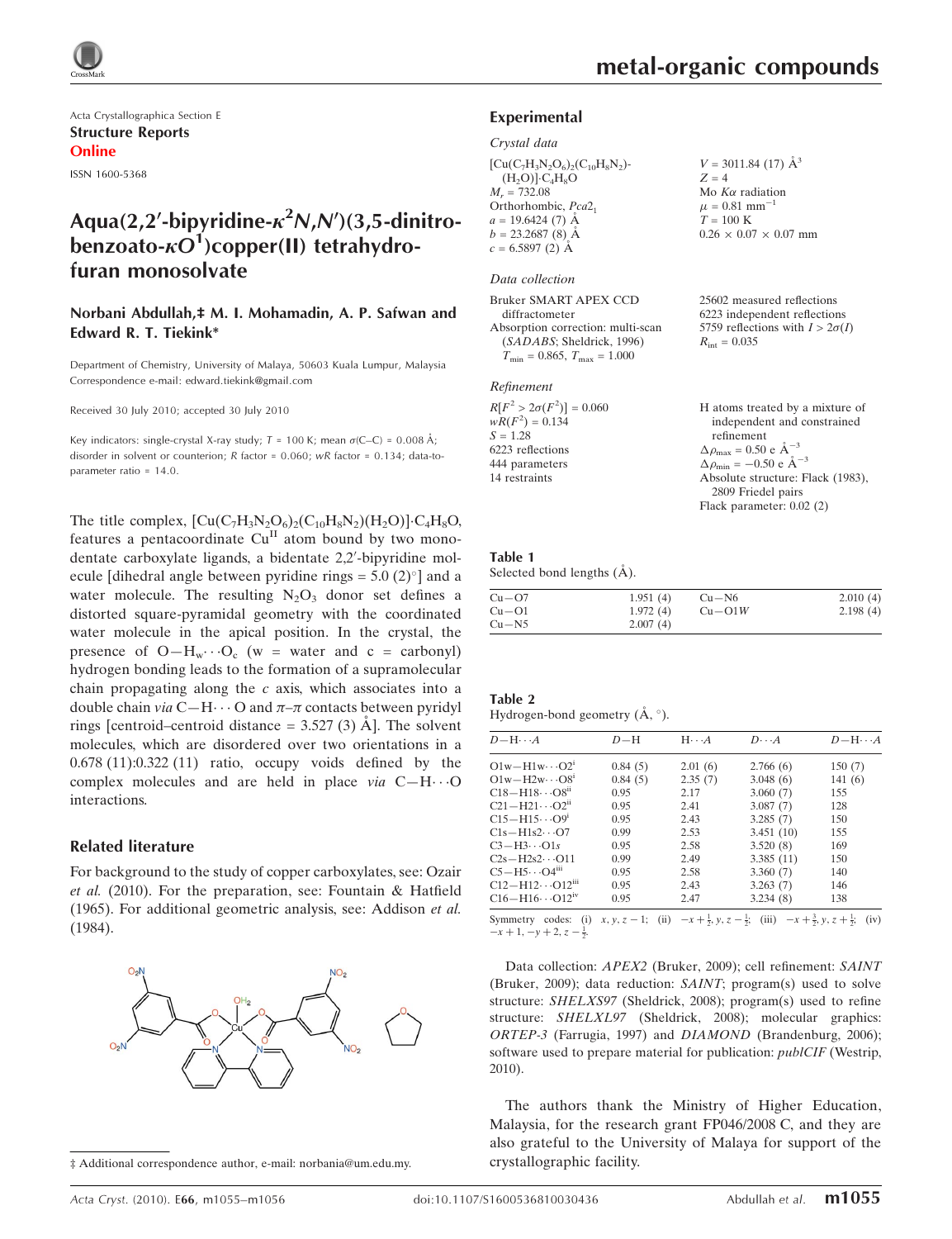Supplementary data and figures for this paper are available from the IUCr electronic archives (Reference: HB5590).

#### References

[Addison, A. W., Rao, T. N., Reedijk, J., van Rijn, J. & Verschoor, G. C. \(1984\).](https://scripts.iucr.org/cgi-bin/cr.cgi?rm=pdfbb&cnor=hb5590&bbid=BB1) [J. Chem. Soc. Dalton Trans.](https://scripts.iucr.org/cgi-bin/cr.cgi?rm=pdfbb&cnor=hb5590&bbid=BB1) pp. 1349–1356.

Brandenburg, K. (2006). DIAMOND[. Crystal Impact GbR, Bonn, Germany.](https://scripts.iucr.org/cgi-bin/cr.cgi?rm=pdfbb&cnor=hb5590&bbid=BB2)

- Bruker (2009). APEX2 and SAINT[. Bruker AXS Inc., Madison, Wisconsin,](https://scripts.iucr.org/cgi-bin/cr.cgi?rm=pdfbb&cnor=hb5590&bbid=BB3) [USA.](https://scripts.iucr.org/cgi-bin/cr.cgi?rm=pdfbb&cnor=hb5590&bbid=BB3)
- [Farrugia, L. J. \(1997\).](https://scripts.iucr.org/cgi-bin/cr.cgi?rm=pdfbb&cnor=hb5590&bbid=BB4) J. Appl. Cryst. 30, 565.
- [Flack, H. D. \(1983\).](https://scripts.iucr.org/cgi-bin/cr.cgi?rm=pdfbb&cnor=hb5590&bbid=BB5) Acta Cryst. A39, 876–881.
- [Fountain, C. S. & Hatfield, W. E. \(1965\).](https://scripts.iucr.org/cgi-bin/cr.cgi?rm=pdfbb&cnor=hb5590&bbid=BB6) Inorg. Chem. 4, 1368–1370.
- [Ozair, L. N., Abdullah, N., Khaledi, H. & Tiekink, E. R. T. \(2010\).](https://scripts.iucr.org/cgi-bin/cr.cgi?rm=pdfbb&cnor=hb5590&bbid=BB7) Acta Cryst. E66[, m589–m590.](https://scripts.iucr.org/cgi-bin/cr.cgi?rm=pdfbb&cnor=hb5590&bbid=BB7)
- Sheldrick, G. M. (1996). SADABS. University of Göttingen, Germany.
- [Sheldrick, G. M. \(2008\).](https://scripts.iucr.org/cgi-bin/cr.cgi?rm=pdfbb&cnor=hb5590&bbid=BB9) Acta Cryst. A64, 112–122.
- [Westrip, S. P. \(2010\).](https://scripts.iucr.org/cgi-bin/cr.cgi?rm=pdfbb&cnor=hb5590&bbid=BB10) J. Appl. Cryst. 43, 920–925.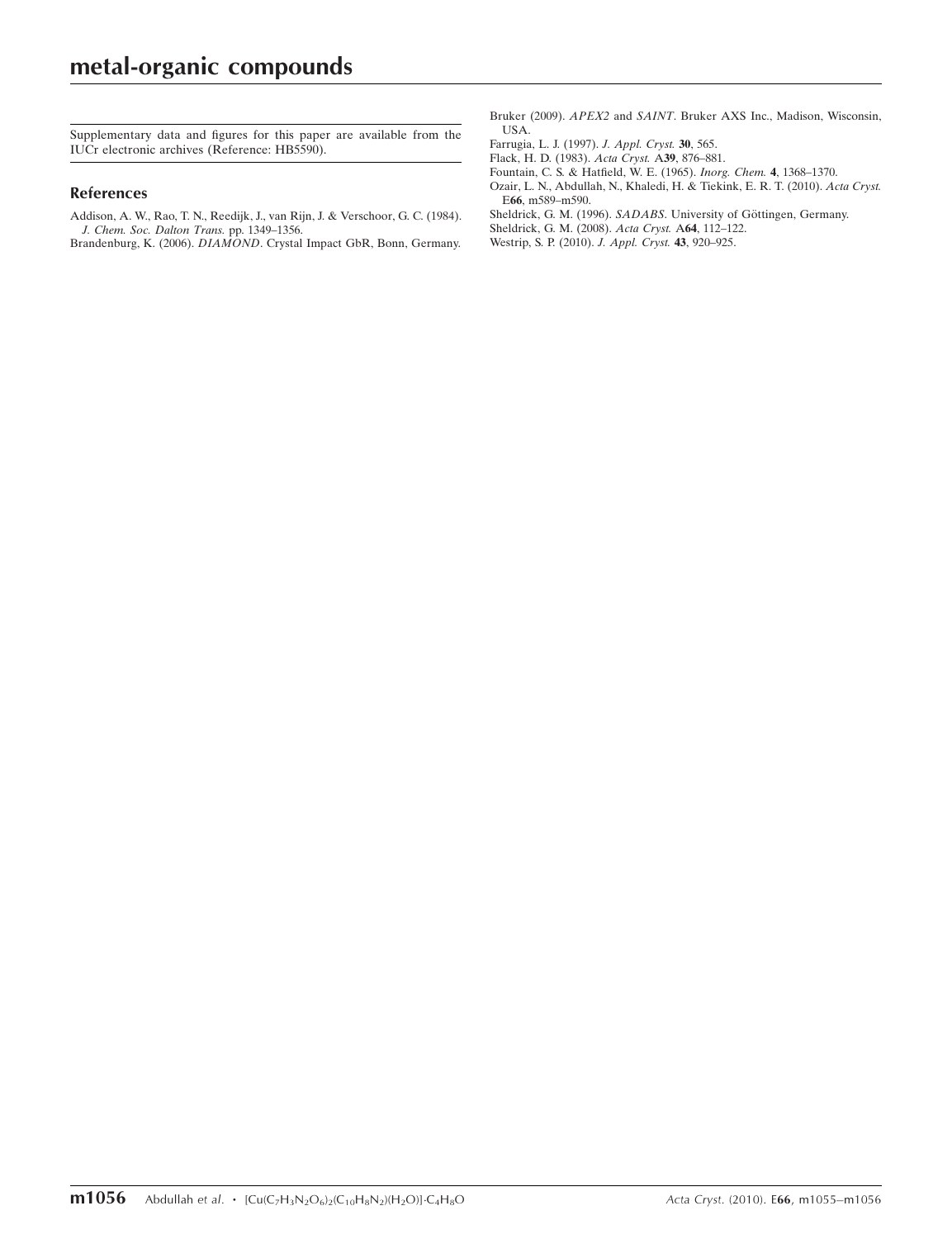# **supporting information**

*Acta Cryst.* (2010). E**66**, m1055–m1056 [https://doi.org/10.1107/S1600536810030436]

**Aqua(2,2′-bipyridine-***κ***<sup>2</sup>** *N***,***N***′)(3,5-dinitrobenzoato-***κO***<sup>1</sup> )copper(II) tetrahydrofuran monosolvate**

### **Norbani Abdullah, M. I. Mohamadin, A. P. Safwan and Edward R. T. Tiekink**

#### **S1. Comment**

The title complex solvate, (I), was characterized as part of on-going structural studies of copper carboxylates and their adducts (Ozair *et al.*, 2010).

The crystallographic asymmetric unit of (I) comprises a copper(II) complex and a solvent tetrahydrofuran (thf) molecule of crystallization in a 1:1 ratio. The molecular structure of the complex in (I) is illustrated in Fig. 1 and selected geometric parameters are collected in Table 1. The Cu atom is penta-coordinate, being coordinated by two O atoms derived from two monodentate carboxylate ligand, two N atoms of the chelating 2,2′-bipyridine ligand, and an O atom derived from the coordinated water molecule. The resulting  $N_2O_3$  donor set defines a square pyramidal geometry as indicated by the value of  $\tau = 0.16$  which compares to  $\tau = 0$  for an ideal square pyramid and  $\tau = 1.0$  for an ideal trigonal bipyramid (Addison *et al.*, 1984). In this description, the coordinated water molecule occupies the apical position and each carboxylate-O atom is *trans* to a pyridine-N atom, Table 2. The four donor atoms defining the square plane have deviations from the least-squares plane through them of  $-0.089$  (2),  $0.090$  (2),  $-0.097$  (2), and  $0.096$  (2) Å for atoms O1, O7, N5, and N6, respectively; the r.m.s. deviation for the four atoms is 0.093 Å. The Cu atom lies  $0.176$  (2) Å out of the square plane in the direction of the O1w atom. Distortions from the ideal geometry are due to the restricted bite distance of the 2,2′-bipyridine ligand [N5–Cu–N6 = 79.95 (18) °] and to the relatively close approach of the carbonyl-O2, O8 atoms. However, the Cu···O2, O4 separations of 2.942 (4) and 3.007 (4) Å, respectively, are not considered to represent significant bonding interactions. Under these circumstances, the disparity in the *C*–O<sub>carboxylate</sub> and *C*–O<sub>carbonyl</sub> bond distances, Table 1, is not as great as might be anticipated for formal *C*–O<sub>carboxylate</sub> and C=O<sub>carbonyl</sub> bonds. This is due to i) the weak interaction formed by the carbonyl-O atoms with the Cu atom, and ii) the pivotal role the carbonyl-O atoms play in the supramolecular association operating in the crystal structure (see below). Each of the carbonyl-O2,O8 atoms lies to the same side of the square plane around the Cu atom and in the opposite direction to the coordinated water molecule. The dihedral angle formed between the two carboxylate aromatic rings is 82.1 (2) $\degree$ , indicating that they are almost orthogonal to each other. Within the carboxylate ligands, each carboxylate group is effectively co-planar with the aromatic ring to which it is bound, with the C1–O1,O2 carboxylate having the greater twist as seen in the O1–C1–C2–C3 torsion angle of 10.0 (7) °. By contrast, one nitro group in each carboxylate ligand, *i.e*. containing N1 and N4, is significantly twisted out of the plane of the aromatic ring to which it is connected [the O3–N1–C4–C3 and O11–N4– C13–C12 torsion angles are -162.7 (5) and 157.4 (5) °, respectively]. The chelating 2,2′-bipyridine ligand is almost planar with the dihedral angle between the two pyridine rings being 5.0 (2)  $\degree$ ; the small twist in the molecule is seen in the N5– C19–C20–N6 torsion angle of -2.6 (7)  $^{\circ}$ .

The most prominent interactions operating in the crystal structure of  $(I)$  are O–H $\cdots$ O contacts occurring between the hydrogen atoms of the coordinated water molecule and the carbonyl-O atoms of a translationally related molecule; Table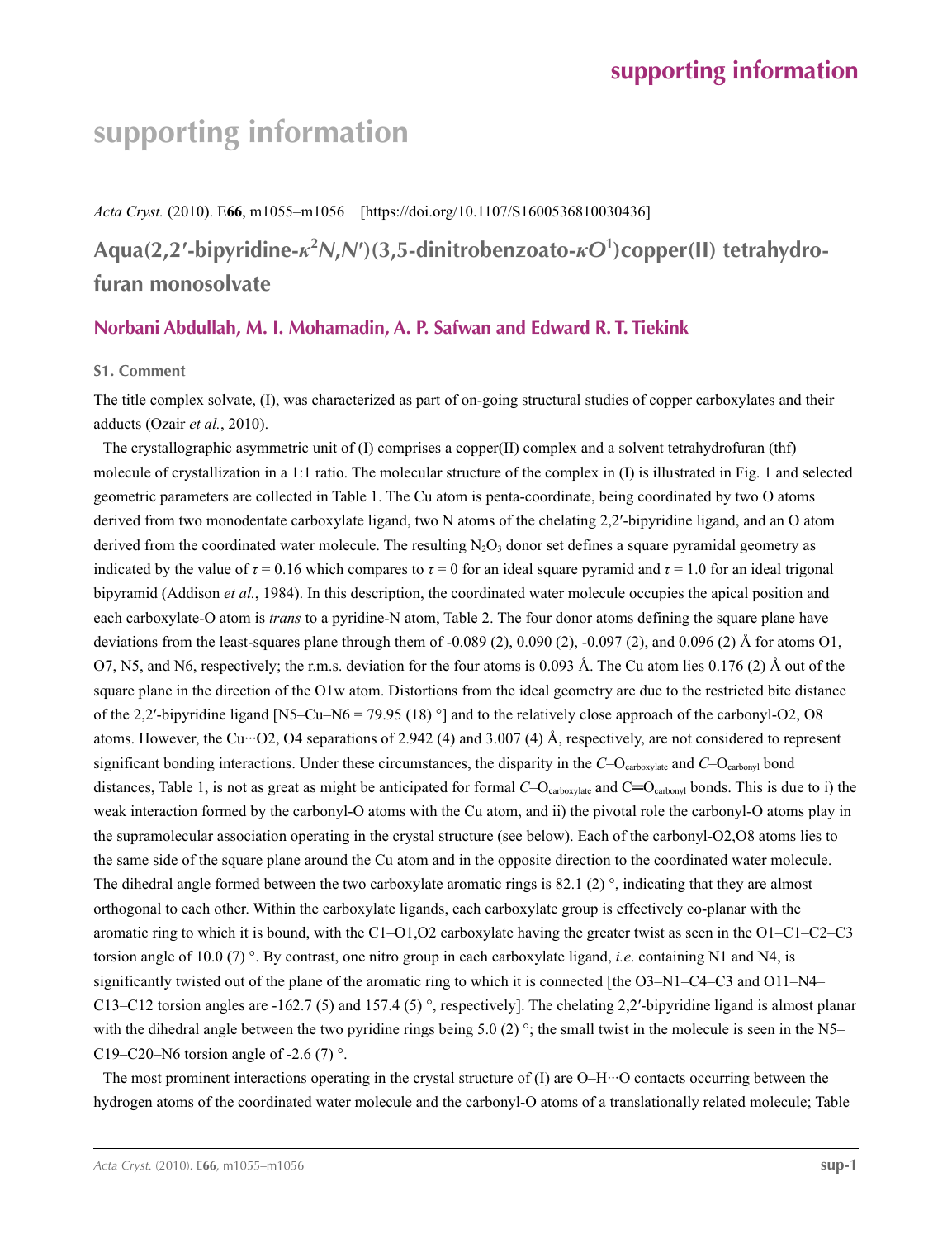2. As illustrated in Fig. 2, the water-bound hydrogen atoms effectively form a bridge between the adjacent carbonyl atoms resulting in a ten-membered {···HOH···OCOCuOCO} synthon. The result of this hydrogen bonding is the formation of a supramolecular chain along the *c* axis. Each supramolecular chain is connected into a double chain along *c* with helical topology *via* C–H···O contacts whereby two bipyridine-H atoms form interactions with a carbonyl-O of the second chain, and a third bipyridine-H atom forms a C–H···O contact with a nitro-O within the chain, Fig. 3 and Table 2. This arrangement brings into close proximity the 2,2′-bipyridine molecules which interdigitate, Fig. 3, allowing for the formation of  $\pi-\pi$  interactions [ring centroid(N6,C20–C24)···ring centroid(N6,C20–C24)<sup>i</sup> = 3.527 (3) Å for i: -*x* + 1/2, *y*, *z* - 1/2]. The double chains pack in the *ac* plane to form layers that stack along the *b* axis, Fig. 4. Within each layer, there are voids and these are occupied by the solvent thf molecules which are held in place by C–H···O interactions, Table 2 and Fig. 4. Interactions between layers are primarily of the type C–H···O as detailed in Table 2.

#### **S2. Experimental**

Copper(II) acetate monohydrate (Merck; 1.995 g, 0.01 mol) and 3,5-dinitrobenzoic acid (Merck, 4.24 g, 0.02 mol) were reacted in an 1:2 molar ratio hot ethanol (60 ml) for 30 minutes following a literature precedent (Fountain & Hatfield, 1965). The resulting blue powder,  $\left[\text{Cu}_2(3,5-(NO_2)\text{C}_6H_3COO)_4\right]$ , was isolated in 23% yield and reacted with 2,2'-bipyridine (mole ratio = 1:1) in THF (15 ml) at room temperature. Blue-green prisms of (I) formed when the solvent was allowed to slowly evaporate off at room temperature after 2 days.

#### **S3. Refinement**

Carbon-bound H-atoms were placed in calculated positions (C—H 0.95 to 0.99 Å) and were included in the refinement in the riding model approximation, with *U*iso(H) set to 1.2*U*equiv(C). The water-bound H-atoms were located in a difference Fourier map but were were refined with a distance restraints of O–H =  $0.84\pm0.01$  Å and H···H =  $1.39\pm0.05$  Å, and with  $U_{\text{iso}}(H) = 1.5U_{\text{eq}}(O)$ . The complex was found to crystallize as a 1:1 tetrahydrofuran (thf) solvate. The solvent thf molecule was found to be disordered and resolved over two distinct orientations *via* fractional refinement. The major component of the disorder, with a site occupancy factor  $= 0.678(11)$ , was refined with anisotropic displacement parameters but, the non-hydrogen atoms comprising the minor component were refined isotropically. Finally, the distance restraints  $C-O =$  $1.40\pm0.01$  Å and C—C =  $1.50\pm0.01$  Å were applied to the disordered atoms. While there is an indication of pseudo Ccentring (excluding the disordered atoms), there are no counterparts for atoms O3 and O11.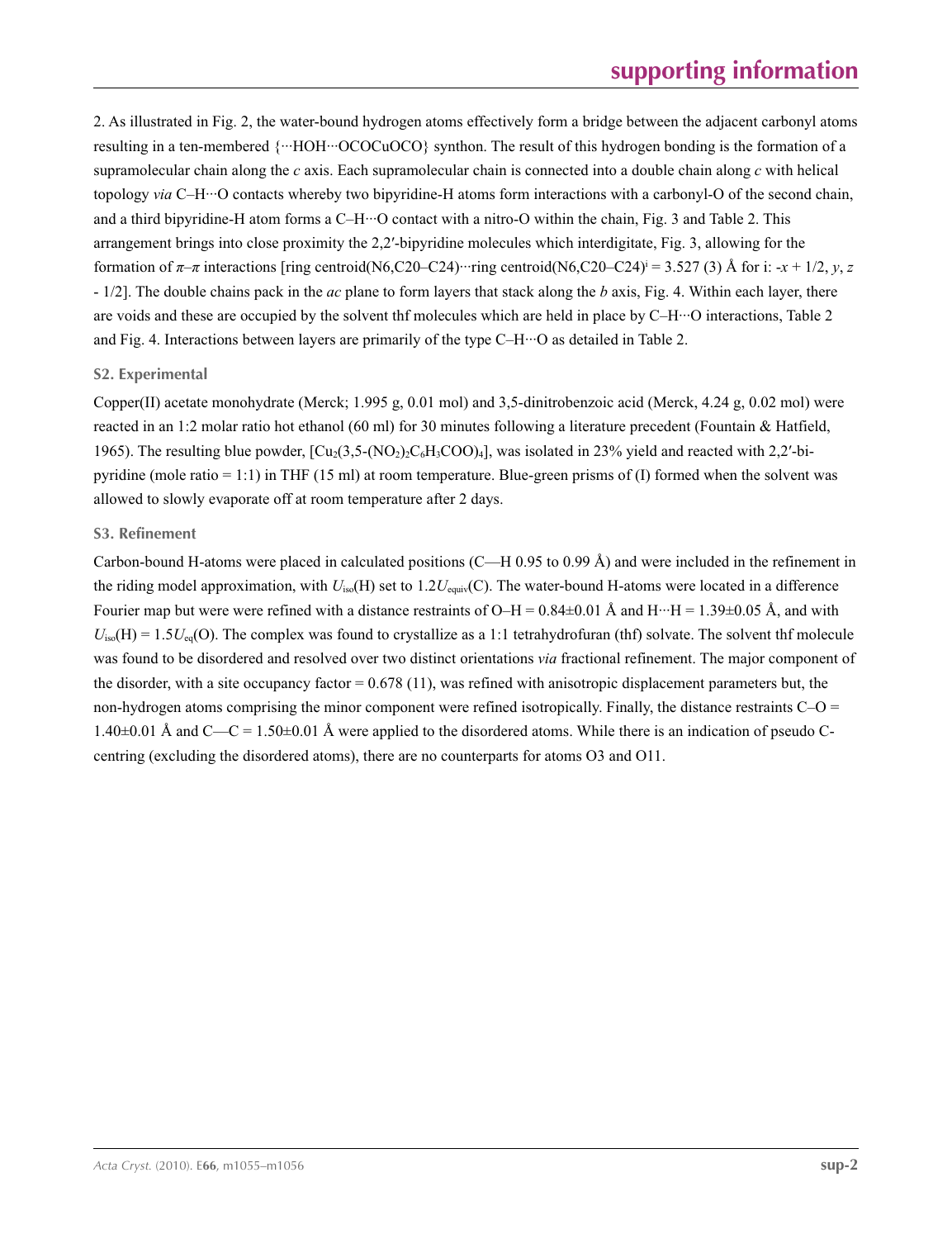

**Figure 1**

The molecular structure of (I) showing displacement ellipsoids at the 50% probability level. The disordered thf molecule is not illustrated.



#### **Figure 2**

A portion of the supramolecular chain aligned along the *c* axis found in the crystal structure of (I) mediated by O–H···O hydrogen bonding (orange dashed lines). Colour code: Cu, orange; O, red; N, blue; C, grey; and H, green.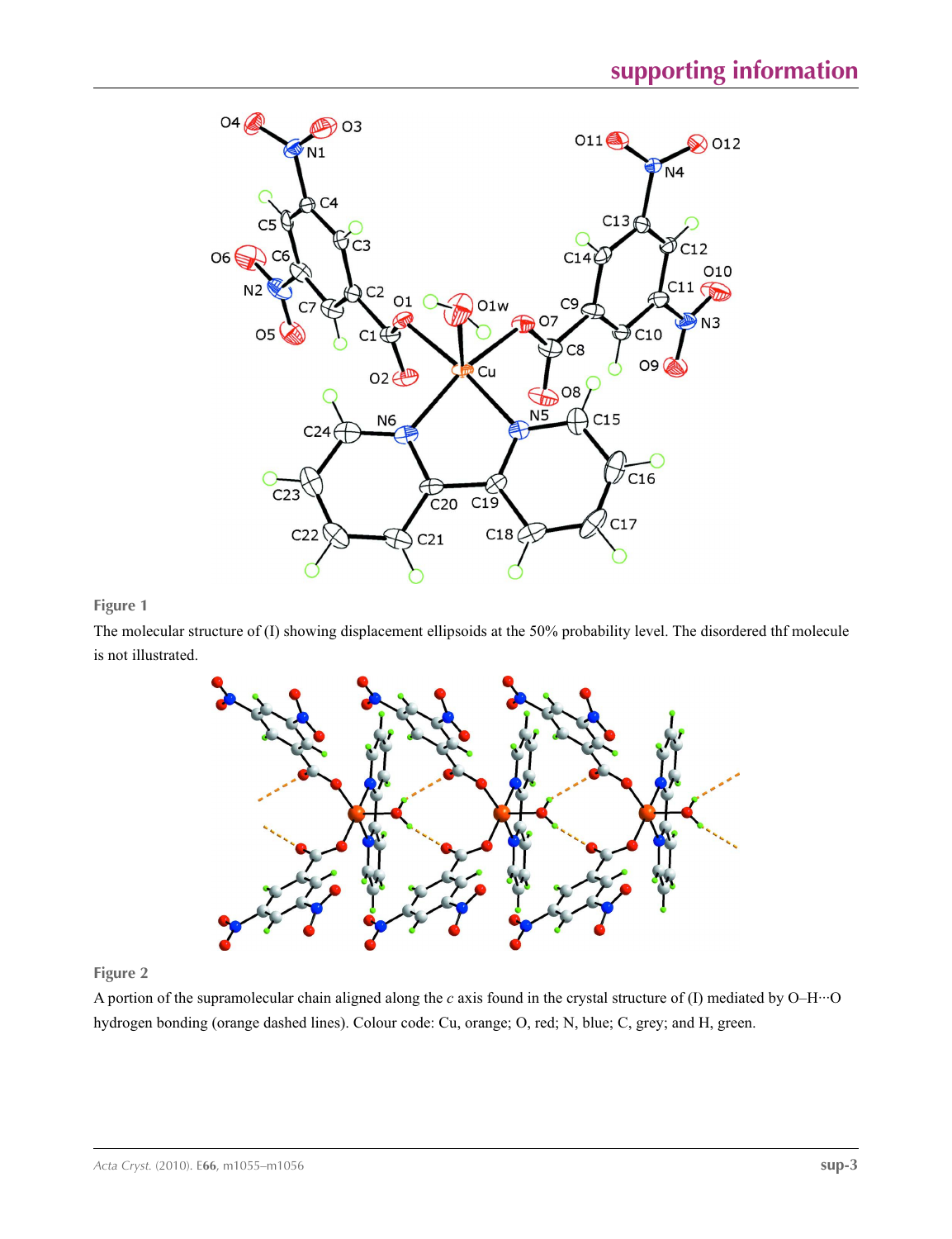

### **Figure 3**

Double chain with helical topology in (I) mediated by O–H···O and C–H···O contacts shown as orange and blue dashed lines, respectively. Colour code: Cu, orange; O, red; N, blue; C, grey; and H, green.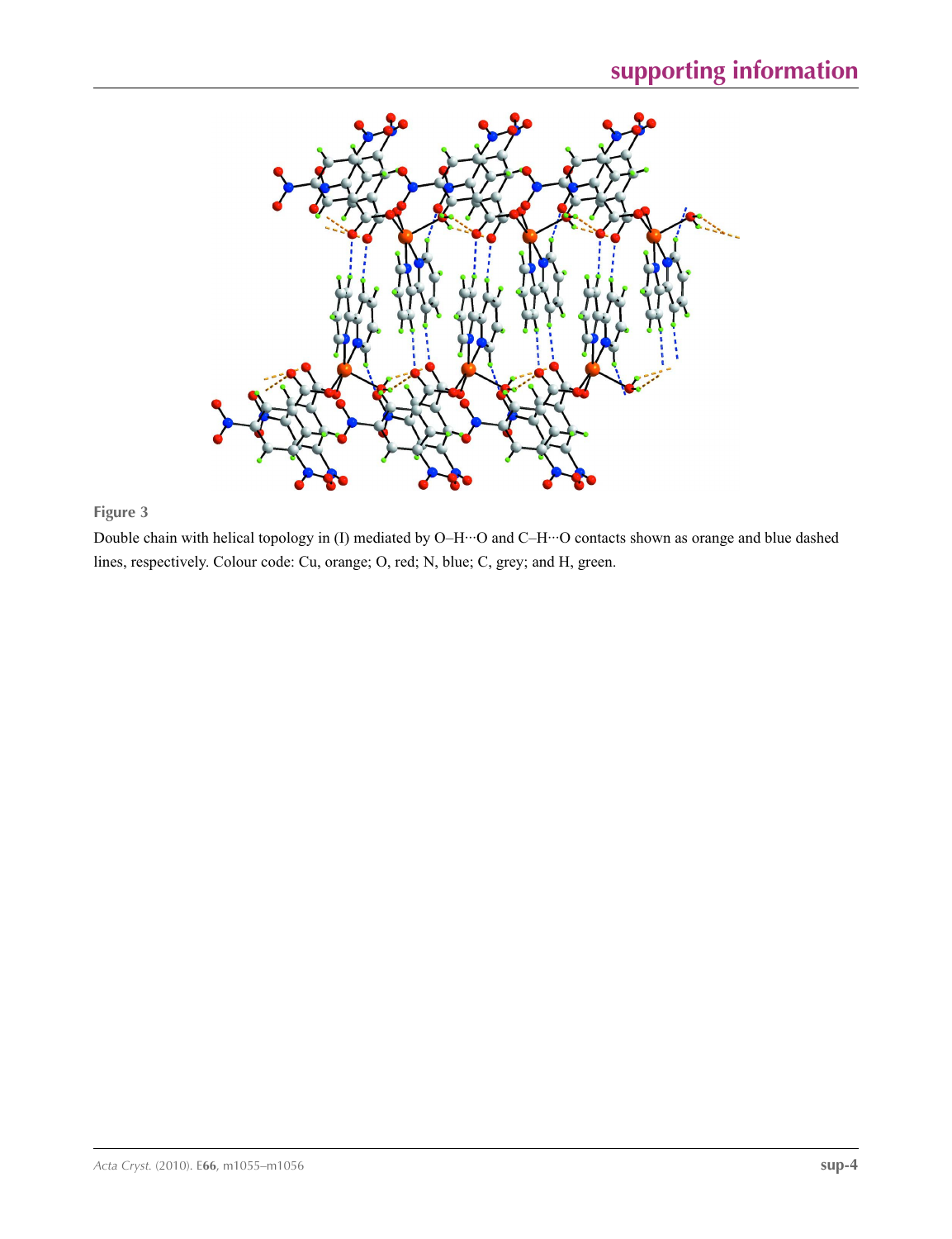

#### **Figure 4**

View of the unit-cell contents of (I) viewed in projection down the *c* axis. The double chains form layers in the *ac* plane which have large voids that are occupied by the solvent thf molecules; only the major component of the disordered molecules are shown. In the lower two layers, the solvent molecules are shown in space filling mode. In the upper two layers, the C–H···O interactions connecting the thf molecules to the layers are shown as green dashed lines. Colour code: Cu, orange; O, red; N, blue; C, grey; and H, green.

**Aqua(2,2′-bipyridine-***κ***<sup>2</sup>** *N***,***N***′)(3,5-dinitrobenzoato-** *κO***<sup>1</sup> )copper(II) tetrahydrofuran monosolvate** 

#### *Crystal data*

| $[Cu(C_7H_3N_2O_6)_2(C_{10}H_8N_2)(H_2O)]$ <sup>-</sup> C <sub>4</sub> H <sub>8</sub> O<br>$M_r = 732.08$<br>Orthorhombic, Pca2 <sub>1</sub><br>Hall symbol: P 2c -2ac<br>$a = 19.6424(7)$ Å<br>$b = 23.2687(8)$ Å<br>$c = 6.5897(2)$ Å<br>$V = 3011.84(17)$ Å <sup>3</sup><br>$Z=4$ | $F(000) = 1500$<br>$D_x = 1.614$ Mg m <sup>-3</sup><br>Mo Ka radiation, $\lambda = 0.71073$ Å<br>Cell parameters from 7872 reflections<br>$\theta = 2.6 - 28.0^{\circ}$<br>$\mu = 0.81$ mm <sup>-1</sup><br>$T = 100 \text{ K}$<br>Prism, green<br>$0.26 \times 0.07 \times 0.07$ mm |
|--------------------------------------------------------------------------------------------------------------------------------------------------------------------------------------------------------------------------------------------------------------------------------------|--------------------------------------------------------------------------------------------------------------------------------------------------------------------------------------------------------------------------------------------------------------------------------------|
| Data collection                                                                                                                                                                                                                                                                      |                                                                                                                                                                                                                                                                                      |
| <b>Bruker SMART APEX CCD</b><br>diffractometer<br>Radiation source: fine-focus sealed tube<br>Graphite monochromator<br>$\omega$ scans                                                                                                                                               | Absorption correction: multi-scan<br>(SADABS; Sheldrick, 1996)<br>$T_{\min}$ = 0.865, $T_{\max}$ = 1.000<br>25602 measured reflections<br>6223 independent reflections                                                                                                               |
|                                                                                                                                                                                                                                                                                      |                                                                                                                                                                                                                                                                                      |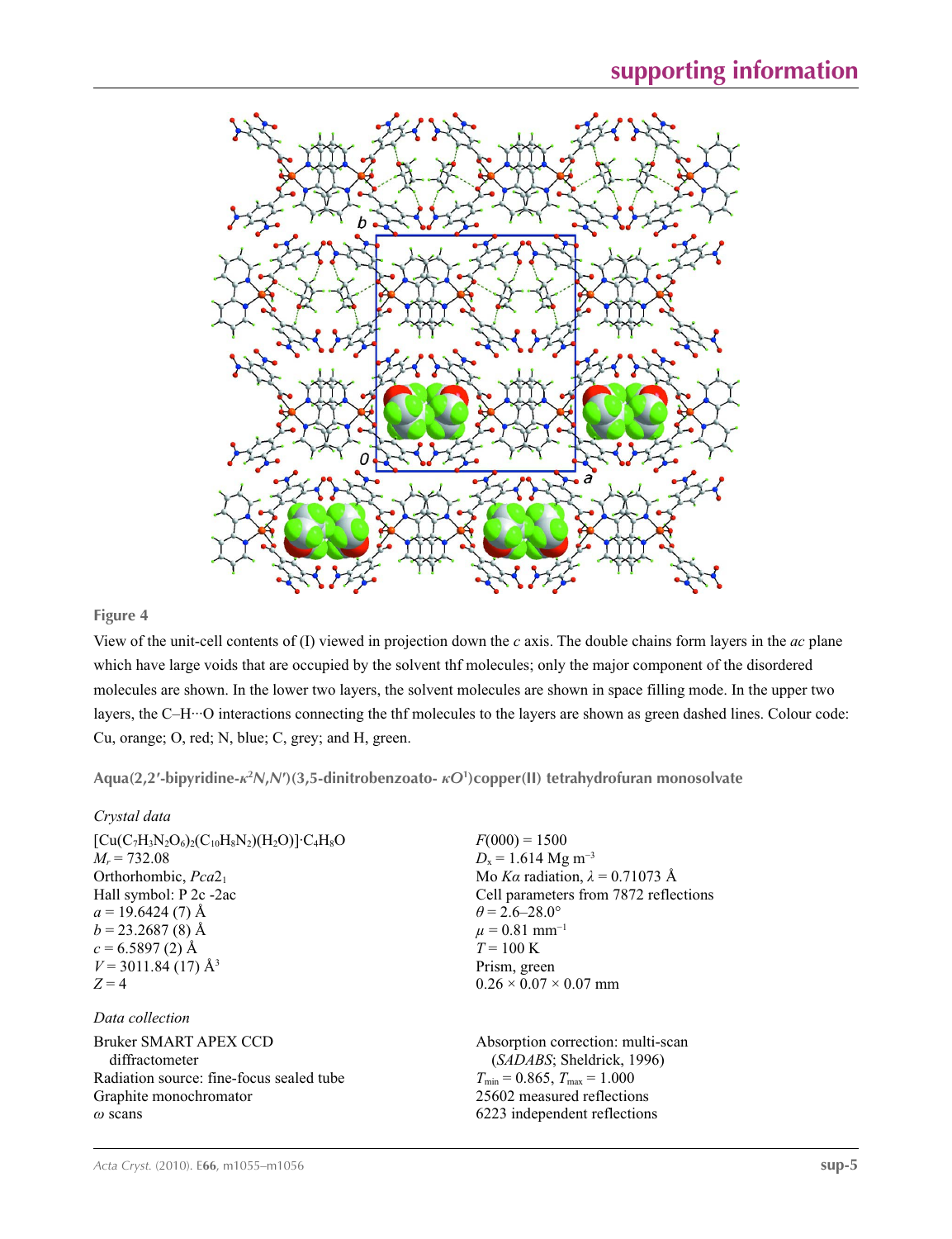| 5759 reflections with $I > 2\sigma(I)$                                  | $h = -24 \rightarrow 23$                                  |
|-------------------------------------------------------------------------|-----------------------------------------------------------|
| $R_{\text{int}} = 0.035$                                                | $k = -29 \rightarrow 29$                                  |
| $\theta_{\text{max}} = 26.5^{\circ}, \theta_{\text{min}} = 0.9^{\circ}$ | $l = -8 \rightarrow 8$                                    |
| Refinement                                                              |                                                           |
| Refinement on $F^2$                                                     | Hydrogen site location: inferred from                     |
| Least-squares matrix: full                                              | neighbouring sites                                        |
| $R[F^2 > 2\sigma(F^2)] = 0.060$                                         | H atoms treated by a mixture of independent               |
| $wR(F^2) = 0.134$                                                       | and constrained refinement                                |
| $S = 1.28$                                                              | $w = 1/[\sigma^2(F_0^2) + (0.0125P)^2 + 10.1609P]$        |
| 6223 reflections                                                        | where $P = (F_0^2 + 2F_c^2)/3$                            |
| 444 parameters                                                          | $(\Delta/\sigma)_{\rm max}$ < 0.001                       |
| 14 restraints                                                           | $\Delta\rho_{\text{max}}$ = 0.50 e Å <sup>-3</sup>        |
| Primary atom site location: structure-invariant                         | $\Delta\rho_{\rm min} = -0.50 \text{ e } \text{\AA}^{-3}$ |
| direct methods                                                          | Absolute structure: Flack (1983), 2809 Friedel            |
| Secondary atom site location: difference Fourier                        | pairs                                                     |
| map                                                                     | Absolute structure parameter: 0.02 (2)                    |
|                                                                         |                                                           |

#### *Special details*

**Geometry**. All s.u.'s (except the s.u. in the dihedral angle between two l.s. planes) are estimated using the full covariance matrix. The cell s.u.'s are taken into account individually in the estimation of s.u.'s in distances, angles and torsion angles; correlations between s.u.'s in cell parameters are only used when they are defined by crystal symmetry. An approximate (isotropic) treatment of cell s.u.'s is used for estimating s.u.'s involving l.s. planes.

**Refinement**. Refinement of  $F^2$  against ALL reflections. The weighted  $R$ -factor  $wR$  and goodness of fit  $S$  are based on  $F^2$ , conventional *R*-factors *R* are based on *F*, with *F* set to zero for negative *F*<sup>2</sup>. The threshold expression of  $F^2 > 2\sigma(F^2)$  is used only for calculating *R*-factors(gt) *etc*. and is not relevant to the choice of reflections for refinement. *R*-factors based on *F*<sup>2</sup> are statistically about twice as large as those based on *F*, and *R*- factors based on ALL data will be even larger.

|                | $\mathcal{X}$ | $\mathcal{Y}$ | $\boldsymbol{Z}$ | $U_{\rm iso}$ */ $U_{\rm eq}$ | Occ. (2) |
|----------------|---------------|---------------|------------------|-------------------------------|----------|
| Cu             | 0.42505(3)    | 0.74892(3)    | 0.81422(13)      | 0.01710(13)                   |          |
| O <sub>1</sub> | 0.48462(18)   | 0.68415(15)   | 0.8897(5)        | 0.0203(8)                     |          |
| O <sub>2</sub> | 0.43340(18)   | 0.68207(18)   | 1.1923(6)        | 0.0276(9)                     |          |
| O <sub>3</sub> | 0.7080(2)     | 0.59152(17)   | 0.8280(8)        | 0.0349(10)                    |          |
| O <sub>4</sub> | 0.7241(2)     | 0.51293(17)   | 0.9989(6)        | 0.0277(9)                     |          |
| O <sub>5</sub> | 0.5108(2)     | 0.5410(2)     | 1.6840(6)        | 0.0362(11)                    |          |
| O <sub>6</sub> | 0.6025(2)     | 0.4906(2)     | 1.6345(8)        | 0.0475(13)                    |          |
| O <sub>7</sub> | 0.49031(18)   | 0.80342(17)   | 0.9272(6)        | 0.0223(8)                     |          |
| O8             | 0.41911(19)   | 0.8246(2)     | 1.1836(6)        | 0.0313(10)                    |          |
| O <sub>9</sub> | 0.4959(2)     | 0.95628(19)   | 1.7149(7)        | 0.0326(10)                    |          |
| O10            | 0.5952(2)     | 0.9953(2)     | 1.6972(8)        | 0.0447(13)                    |          |
| O11            | 0.7198(2)     | 0.88618(18)   | 0.9376(7)        | 0.0344(10)                    |          |
| O12            | 0.73480(19)   | 0.96655(16)   | 1.0991(7)        | 0.0300(10)                    |          |
| O1W            | 0.4763(3)     | 0.7479(2)     | 0.5176(6)        | 0.0417(11)                    |          |
| H2W            | 0.450(3)      | 0.774(2)      | 0.478(11)        | $0.063*$                      |          |
| H1W            | 0.478(4)      | 0.723(2)      | 0.426(8)         | $0.063*$                      |          |
| N1             | 0.6927(2)     | 0.5575(2)     | 0.9613(7)        | 0.0232(10)                    |          |
| N2             | 0.5602(3)     | 0.5278(2)     | 1.5819(8)        | 0.0303(11)                    |          |
| N <sub>3</sub> | 0.5503(2)     | 0.9650(2)     | 1.6327(7)        | 0.0240(10)                    |          |
| N <sub>4</sub> | 0.7016(2)     | 0.92304(18)   | 1.0584(8)        | 0.0209(10)                    |          |

*Fractional atomic coordinates and isotropic or equivalent isotropic displacement parameters (Å<sup>2</sup>)*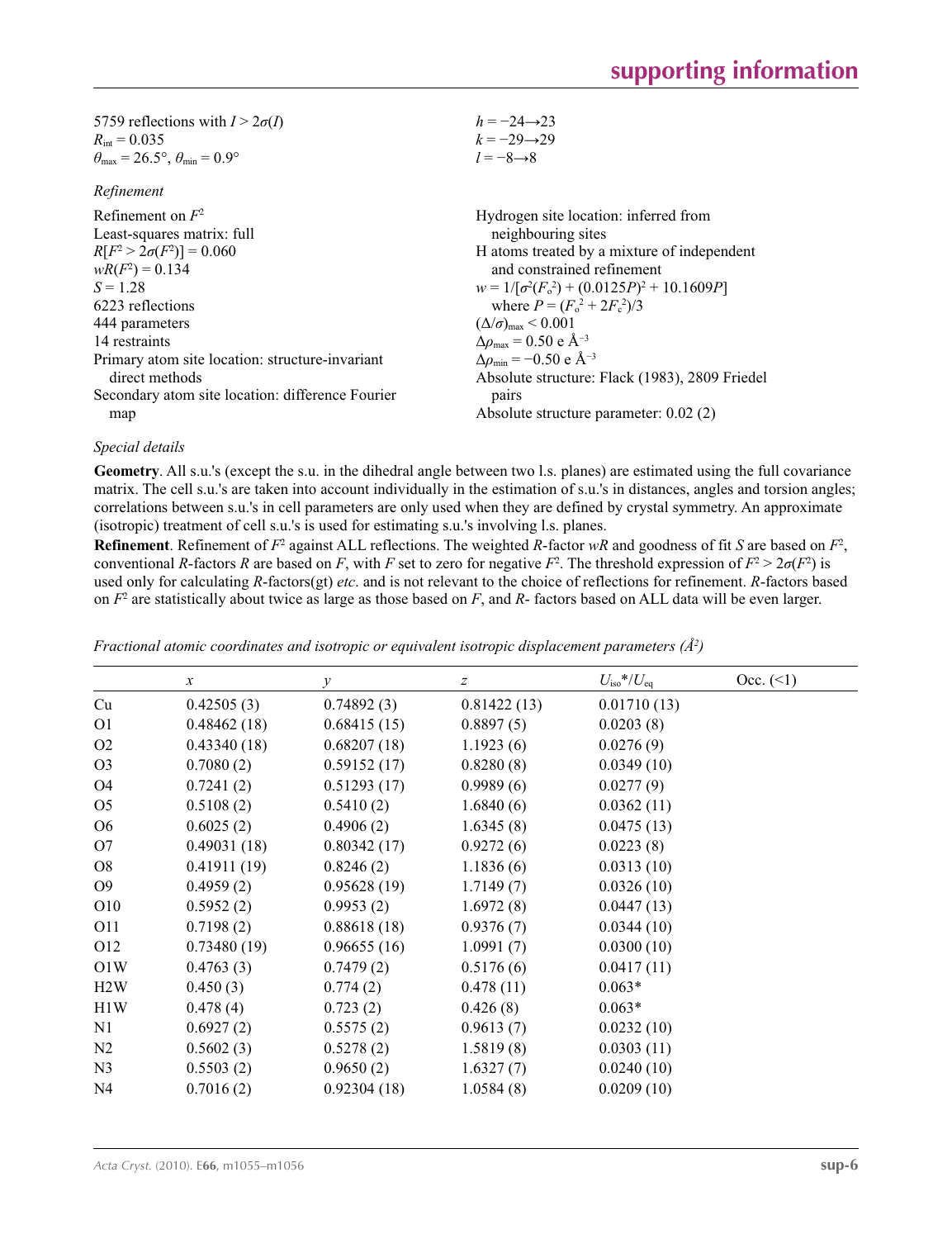| N <sub>5</sub>                | 0.3550(2) | 0.80942(19) | 0.7545(6)  | 0.0169(9)      |           |
|-------------------------------|-----------|-------------|------------|----------------|-----------|
| N <sub>6</sub>                | 0.3428(2) | 0.6991(2)   | 0.7701(6)  | 0.0198(10)     |           |
| C1                            | 0.4777(2) | 0.6669(2)   | 1.0699(8)  | 0.0192(11)     |           |
| C2                            | 0.5301(3) | 0.6231(2)   | 1.1368(8)  | 0.0180(11)     |           |
| C <sub>3</sub>                | 0.5867(3) | 0.6110(2)   | 1.0177(8)  | 0.0173(10)     |           |
| H <sub>3</sub>                | 0.5934    | 0.6296      | 0.8911     | $0.021*$       |           |
| C <sub>4</sub>                | 0.6333(2) | 0.5706(2)   | 1.0894(8)  | 0.0175(10)     |           |
| C <sub>5</sub>                | 0.6267(3) | 0.5431(2)   | 1.2735(8)  | 0.0199(12)     |           |
| H <sub>5</sub>                | 0.6593    | 0.5159      | 1.3196     | $0.024*$       |           |
| C6                            | 0.5703(3) | 0.5571(2)   | 1.3865(8)  | 0.0243(12)     |           |
| C7                            | 0.5218(3) | 0.5960(2)   | 1.3246(10) | 0.0248(11)     |           |
| H7                            | 0.4836    | 0.6043      | 1.4077     | $0.030*$       |           |
| C8                            | 0.4735(3) | 0.8296(2)   | 1.0928(8)  | 0.0225(11)     |           |
| C9                            | 0.5270(3) | 0.8696(2)   | 1.1773(8)  | 0.0210(11)     |           |
| C10                           | 0.5142(3) | 0.8988(2)   | 1.3576(8)  | 0.0181(11)     |           |
| H10                           | 0.4721    | 0.8937      | 1.4260     | $0.022*$       |           |
| C11                           | 0.5628(3) | 0.9350(2)   | 1.4367(9)  | 0.0219(11)     |           |
| C12                           | 0.6256(3) |             |            | 0.0178(11)     |           |
|                               |           | 0.9422(2)   | 1.3450(8)  |                |           |
| H12                           | 0.6599    | 0.9654      | 1.4048     | $0.021*$       |           |
| C13                           | 0.6362(3) | 0.9144(2)   | 1.1637(9)  | 0.0205(11)     |           |
| C14                           | 0.5891(2) | 0.8771(2)   | 1.0798(8)  | 0.0178(10)     |           |
| H14                           | 0.5989    | 0.8570      | 0.9579     | $0.021*$       |           |
| C15                           | 0.3682(3) | 0.8653(2)   | 0.7354(8)  | 0.0257(12)     |           |
| H15                           | 0.4139    | 0.8784      | 0.7420     | $0.031*$       |           |
| C16                           | 0.3158(4) | 0.9047(3)   | 0.7059(9)  | 0.0345(15)     |           |
| H16                           | 0.3260    | 0.9444      | 0.6915     | $0.041*$       |           |
| C17                           | 0.2505(4) | 0.8867(3)   | 0.6977(9)  | 0.0320(14)     |           |
| H17                           | 0.2147    | 0.9136      | 0.6792     | $0.038*$       |           |
| C18                           | 0.2362(3) | 0.8287(3)   | 0.7166(8)  | 0.0252(12)     |           |
| H18                           | 0.1906    | 0.8152      | 0.7129     | $0.030*$       |           |
| C19                           | 0.2910(3) | 0.7905(2)   | 0.7414(7)  | 0.0161(10)     |           |
| C20                           | 0.2837(3) | 0.7281(2)   | 0.7550(7)  | 0.0187(11)     |           |
| C21                           | 0.2213(3) | 0.6990(3)   | 0.7491(8)  | 0.0256(12)     |           |
| H21                           | 0.1797    | 0.7197      | 0.7411     | $0.031*$       |           |
| C22                           | 0.2212(3) | 0.6388(3)   | 0.7554(8)  | 0.0289(13)     |           |
| H22                           | 0.1795    | 0.6182      | 0.7526     | $0.035*$       |           |
| C <sub>23</sub>               | 0.2816(3) | 0.6102(3)   | 0.7655(8)  | 0.0292(13)     |           |
| H23                           | 0.2826    | 0.5694      | 0.7675     | $0.035*$       |           |
| C <sub>24</sub>               | 0.3417(3) | 0.6415(3)   | 0.7727(7)  | 0.0259(13)     |           |
| H <sub>24</sub>               | 0.3836    | 0.6213      | 0.7799     | $0.031*$       |           |
| O1S                           | 0.6126(3) | 0.6981(3)   | 0.5879(10) | $0.0375(19)$ * | 0.678(11) |
| C1S                           | 0.6344(5) | 0.7402(3)   | 0.7275(13) | $0.029(2)$ *   | 0.678(11) |
| H1S1                          | 0.6734    | 0.7259      | 0.8083     | $0.035*$       | 0.678(11) |
| H <sub>1</sub> S <sub>2</sub> | 0.5970    | 0.7507      | 0.8211     | $0.035*$       | 0.678(11) |
| C2S                           | 0.6551(5) | 0.7910(4)   | 0.6005(15) | $0.039(2)$ *   | 0.678(11) |
| H2S1                          | 0.6153    | 0.8155      | 0.5682     | $0.047*$       | 0.678(11) |
| H2S2                          | 0.6898    | 0.8145      | 0.6711     | $0.047*$       | 0.678(11) |
| C <sub>4</sub> S              | 0.6573(6) | 0.7039(5)   | 0.4224(18) | $0.059(3)$ *   | 0.678(11) |
|                               |           |             |            |                |           |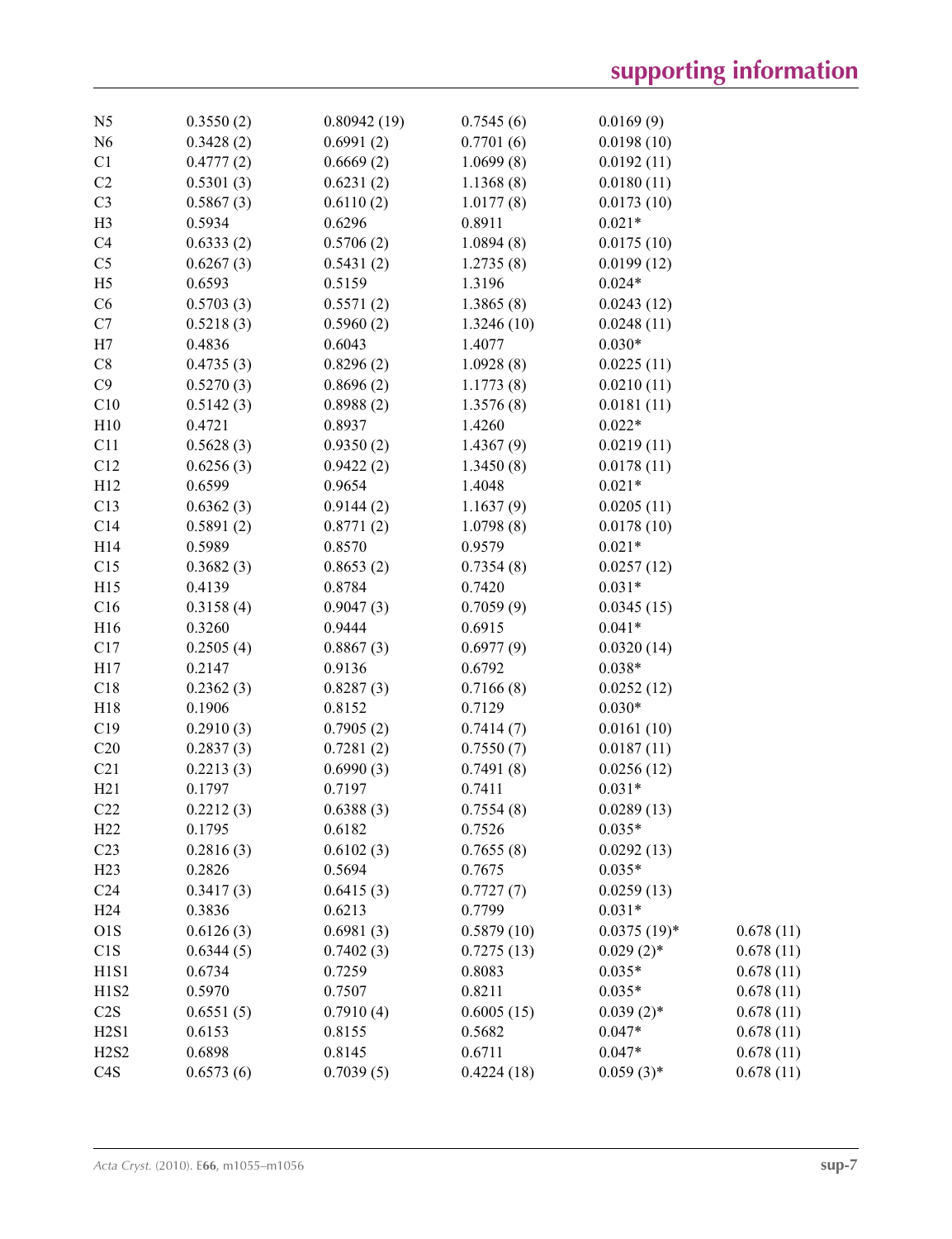| H4S1                          | 0.6331     | 0.6944    | 0.2950     | $0.070*$     | 0.678(11) |
|-------------------------------|------------|-----------|------------|--------------|-----------|
| H4S2                          | 0.6958     | 0.6767    | 0.4377     | $0.070*$     | 0.678(11) |
| C3S                           | 0.6839(6)  | 0.7640(4) | 0.4117(17) | $0.053(3)*$  | 0.678(11) |
| H <sub>3</sub> SI             | 0.6675     | 0.7839    | 0.2882     | $0.064*$     | 0.678(11) |
| H3S2                          | 0.7343     | 0.7647    | 0.4132     | $0.064*$     | 0.678(11) |
| O2S                           | 0.6819(9)  | 0.7085(7) | 0.296(3)   | $0.070(6)$ * | 0.322(11) |
| C5S                           | 0.6454(10) | 0.7603(7) | 0.299(3)   | $0.041(5)$ * | 0.322(11) |
| H <sub>5</sub>                | 0.5993     | 0.7537    | 0.2429     | $0.049*$     | 0.322(11) |
| H <sub>5</sub> S <sub>2</sub> | 0.6686     | 0.7888    | 0.2115     | $0.049*$     | 0.322(11) |
| C8S                           | 0.6827(10) | 0.6886(8) | 0.496(2)   | $0.032(5)$ * | 0.322(11) |
| H8S1                          | 0.7301     | 0.6874    | 0.5465     | $0.038*$     | 0.322(11) |
| H8S2                          | 0.6638     | 0.6492    | 0.5013     | $0.038*$     | 0.322(11) |
| C <sub>7</sub> S              | 0.6406(14) | 0.7281(9) | 0.626(4)   | $0.058(7)$ * | 0.322(11) |
| H7S1                          | 0.5940     | 0.7128    | 0.6442     | $0.069*$     | 0.322(11) |
| H7S2                          | 0.6618     | 0.7333    | 0.7612     | $0.069*$     | 0.322(11) |
| C6S                           | 0.6395(15) | 0.7838(9) | 0.511(3)   | $0.058(7)$ * | 0.322(11) |
| H6S1                          | 0.6785     | 0.8088    | 0.5462     | $0.070*$     | 0.322(11) |
| H <sub>6</sub> S <sub>2</sub> | 0.5963     | 0.8051    | 0.5310     | $0.070*$     | 0.322(11) |
|                               |            |           |            |              |           |

*Atomic displacement parameters (Å2 )*

|                 | $U^{11}$   | $U^{22}$   | $U^{33}$  | $U^{12}$      | $U^{13}$      | $U^{23}$      |
|-----------------|------------|------------|-----------|---------------|---------------|---------------|
| Cu              | 0.0121(2)  | 0.0260(3)  | 0.0132(2) | 0.0013(3)     | $-0.0011(3)$  | $-0.0022(3)$  |
| O <sub>1</sub>  | 0.0154(18) | 0.0217(19) | 0.024(2)  | 0.0063(15)    | $-0.0003(14)$ | $-0.0014(15)$ |
| O2              | 0.0168(19) | 0.040(2)   | 0.026(2)  | 0.0046(17)    | $-0.0002(16)$ | $-0.0089(18)$ |
| O <sub>3</sub>  | 0.031(2)   | 0.035(2)   | 0.039(2)  | 0.0110(17)    | 0.013(2)      | 0.012(2)      |
| <b>O4</b>       | 0.027(2)   | 0.022(2)   | 0.034(2)  | 0.0091(17)    | $-0.0020(18)$ | $-0.0005(17)$ |
| O <sub>5</sub>  | 0.039(2)   | 0.043(3)   | 0.026(2)  | $-0.012(2)$   | 0.007(2)      | 0.0052(19)    |
| O <sub>6</sub>  | 0.037(3)   | 0.054(3)   | 0.051(3)  | 0.001(2)      | $-0.006(2)$   | 0.032(3)      |
| O <sub>7</sub>  | 0.0161(18) | 0.030(2)   | 0.021(2)  | 0.0004(16)    | $-0.0012(15)$ | $-0.0019(17)$ |
| O <sub>8</sub>  | 0.0181(19) | 0.054(3)   | 0.022(2)  | $-0.0079(19)$ | 0.0015(17)    | $-0.0053(19)$ |
| O <sub>9</sub>  | 0.029(2)   | 0.037(2)   | 0.031(2)  | $-0.0051(19)$ | 0.0120(19)    | $-0.0090(19)$ |
| O10             | 0.024(2)   | 0.059(3)   | 0.051(3)  | $-0.013(2)$   | 0.009(2)      | $-0.029(3)$   |
| <b>O11</b>      | 0.024(2)   | 0.029(2)   | 0.050(3)  | $-0.0030(18)$ | 0.016(2)      | $-0.010(2)$   |
| O <sub>12</sub> | 0.023(2)   | 0.0222(19) | 0.045(3)  | $-0.0030(16)$ | 0.0079(19)    | $-0.0043(19)$ |
| O1W             | 0.063(3)   | 0.041(3)   | 0.021(2)  | 0.009(3)      | 0.016(2)      | $-0.002(2)$   |
| N1              | 0.019(2)   | 0.023(2)   | 0.027(2)  | 0.0073(19)    | $-0.0023(19)$ | $-0.003(2)$   |
| N <sub>2</sub>  | 0.028(3)   | 0.039(3)   | 0.024(3)  | $-0.011(2)$   | 0.000(2)      | 0.007(2)      |
| N <sub>3</sub>  | 0.019(2)   | 0.028(3)   | 0.025(2)  | 0.001(2)      | 0.004(2)      | $-0.006(2)$   |
| N <sub>4</sub>  | 0.0121(19) | 0.016(2)   | 0.035(3)  | 0.0009(17)    | 0.0024(19)    | $-0.001(2)$   |
| N <sub>5</sub>  | 0.018(2)   | 0.022(2)   | 0.010(2)  | 0.0017(17)    | $-0.0014(16)$ | 0.0017(17)    |
| N <sub>6</sub>  | 0.017(2)   | 0.030(2)   | 0.012(2)  | 0.0038(18)    | $-0.0020(17)$ | 0.0009(17)    |
| C1              | 0.014(2)   | 0.026(3)   | 0.017(3)  | $-0.001(2)$   | $-0.001(2)$   | $-0.009(2)$   |
| C <sub>2</sub>  | 0.019(2)   | 0.019(3)   | 0.017(3)  | $-0.002(2)$   | 0.001(2)      | $-0.007(2)$   |
| C <sub>3</sub>  | 0.019(2)   | 0.016(2)   | 0.017(2)  | $-0.004(2)$   | $-0.004(2)$   | $-0.009(2)$   |
| C4              | 0.014(2)   | 0.016(2)   | 0.022(3)  | $-0.0012(19)$ | 0.000(2)      | $-0.007(2)$   |
| C <sub>5</sub>  | 0.023(3)   | 0.011(2)   | 0.026(3)  | $-0.0038(19)$ | $-0.008(2)$   | $-0.004(2)$   |
| C6              | 0.024(3)   | 0.030(3)   | 0.019(2)  | $-0.008(2)$   | $-0.003(2)$   | 0.005(2)      |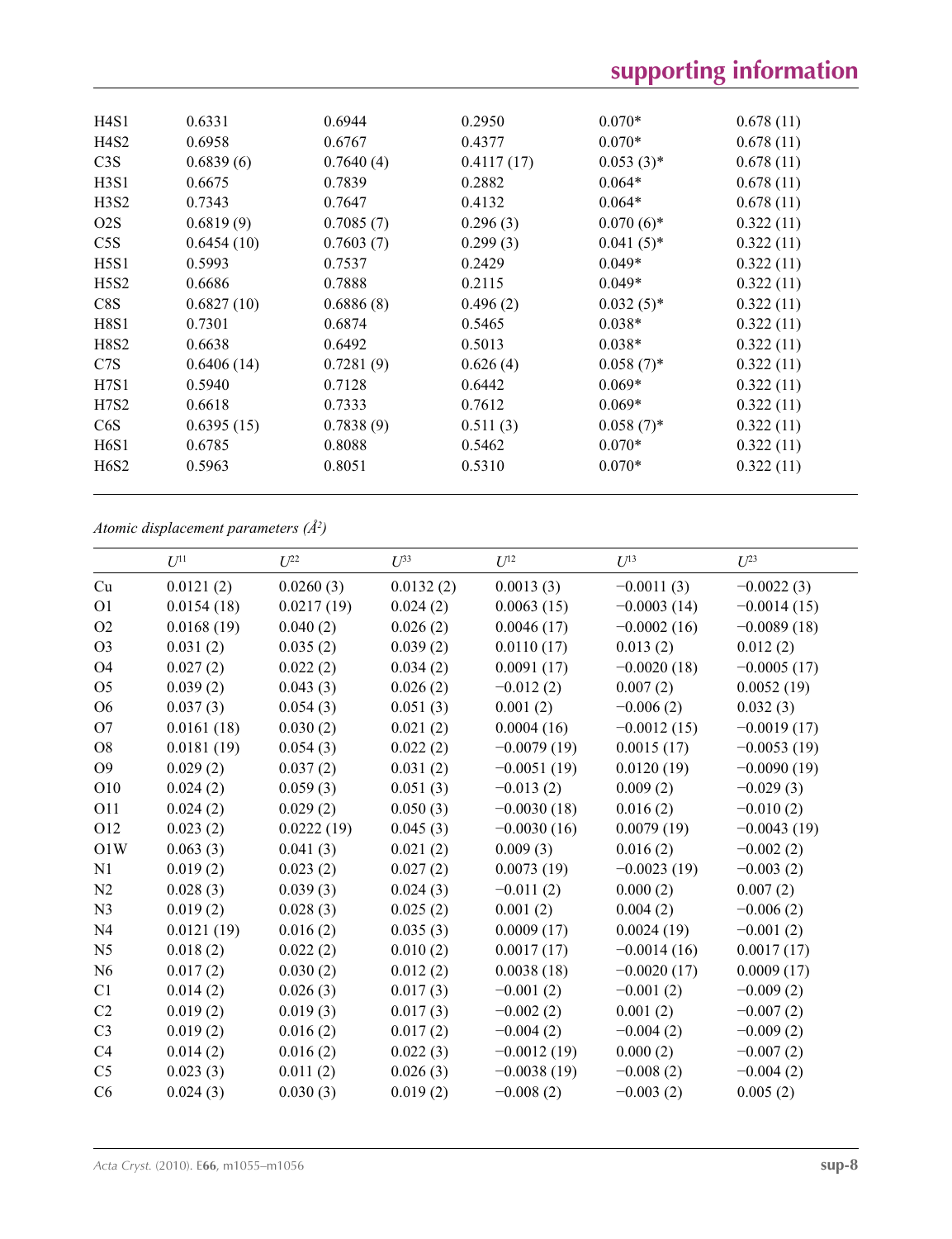# **supporting information**

| C7              | 0.022(2) | 0.034(3) | 0.018(3) | $-0.005(2)$ | 0.000(3)      | $-0.003(3)$ |
|-----------------|----------|----------|----------|-------------|---------------|-------------|
| C8              | 0.018(3) | 0.033(3) | 0.017(3) | $-0.001(2)$ | $-0.005(2)$   | 0.002(2)    |
| C <sub>9</sub>  | 0.013(2) | 0.032(3) | 0.018(3) | 0.001(2)    | $-0.002(2)$   | 0.010(2)    |
| C10             | 0.014(2) | 0.020(2) | 0.020(3) | 0.000(2)    | 0.001(2)      | 0.001(2)    |
| C11             | 0.016(2) | 0.027(3) | 0.023(3) | 0.002(2)    | $-0.001(2)$   | $-0.004(2)$ |
| C12             | 0.015(2) | 0.017(2) | 0.021(3) | 0.0021(18)  | $-0.001(2)$   | $-0.001(2)$ |
| C13             | 0.016(2) | 0.016(2) | 0.030(3) | 0.001(2)    | 0.000(2)      | 0.011(2)    |
| C <sub>14</sub> | 0.018(2) | 0.017(2) | 0.018(2) | 0.006(2)    | $-0.002(2)$   | 0.005(2)    |
| C15             | 0.036(3) | 0.023(3) | 0.018(2) | $-0.002(2)$ | $-0.006(2)$   | $-0.001(2)$ |
| C16             | 0.058(4) | 0.023(3) | 0.022(3) | 0.013(3)    | $-0.009(3)$   | 0.004(2)    |
| C17             | 0.045(4) | 0.034(3) | 0.017(3) | 0.024(3)    | $-0.010(3)$   | $-0.003(2)$ |
| C18             | 0.022(3) | 0.042(3) | 0.011(2) | 0.012(2)    | $-0.005(2)$   | $-0.005(2)$ |
| C19             | 0.020(3) | 0.023(3) | 0.006(2) | 0.006(2)    | $-0.0025(19)$ | $-0.003(2)$ |
| C <sub>20</sub> | 0.014(2) | 0.032(3) | 0.010(2) | 0.002(2)    | 0.0001(18)    | $-0.008(2)$ |
| C <sub>21</sub> | 0.021(3) | 0.047(3) | 0.010(2) | $-0.008(3)$ | $-0.001(2)$   | $-0.009(2)$ |
| C <sub>22</sub> | 0.032(3) | 0.040(3) | 0.014(3) | $-0.015(3)$ | $-0.004(2)$   | $-0.003(2)$ |
| C <sub>23</sub> | 0.045(3) | 0.029(3) | 0.014(3) | $-0.013(3)$ | $-0.003(2)$   | 0.000(2)    |
| C <sub>24</sub> | 0.024(3) | 0.040(3) | 0.013(3) | 0.000(2)    | 0.000(2)      | $-0.005(2)$ |
|                 |          |          |          |             |               |             |

### *Geometric parameters (Å, º)*

| $Cu$ — $O7$  | 1.951(4) | $C13 - C14$  | 1.384(7)  |
|--------------|----------|--------------|-----------|
| $Cu$ -O1     | 1.972(4) | $C14 - H14$  | 0.9500    |
| Cu—N5        | 2.007(4) | $C15 - C16$  | 1.392(8)  |
| $Cu - N6$    | 2.010(4) | $C15 - H15$  | 0.9500    |
| $Cu$ — $O1W$ | 2.198(4) | $C16 - C17$  | 1.351(10) |
| $Cl - O1$    | 1.261(6) | $C16 - H16$  | 0.9500    |
| $C1 - 02$    | 1.238(6) | $C17 - C18$  | 1.382(8)  |
| $O3 - N1$    | 1.220(6) | $C17 - H17$  | 0.9500    |
| $O4 - N1$    | 1.231(6) | $C18 - C19$  | 1.406(7)  |
| $O5 - N2$    | 1.221(7) | $C18 - H18$  | 0.9500    |
| $O6 - N2$    | 1.248(7) | $C19 - C20$  | 1.461(8)  |
| $C8 - O7$    | 1.293(7) | $C20-C21$    | 1.402(7)  |
| $C8 - O8$    | 1.230(6) | $C21 - C22$  | 1.400(8)  |
| $O9 - N3$    | 1.214(6) | $C21 - H21$  | 0.9500    |
| $O10 - N3$   | 1.207(6) | $C22-C23$    | 1.363(9)  |
| $O11 - N4$   | 1.224(6) | $C22 - H22$  | 0.9500    |
| $O12 - N4$   | 1.234(6) | $C23-C24$    | 1.387(8)  |
| $O1W - H2W$  | 0.84(5)  | $C23 - H23$  | 0.9500    |
| $O1W - H1W$  | 0.84(5)  | $C24 - H24$  | 0.9500    |
| $N1 - C4$    | 1.473(6) | $O1S - C4S$  | 1.406(8)  |
| $N2-C6$      | 1.470(7) | $O1S - C1S$  | 1.410(8)  |
| $N3 - C11$   | 1.489(7) | $C1S - C2S$  | 1.505(8)  |
| $N4 - C13$   | 1.473(7) | $C1S - H1S1$ | 0.9900    |
| $N5 - C15$   | 1.331(7) | $C1S - H1S2$ | 0.9900    |
| $N5 - C19$   | 1.336(6) | $C2S - C3S$  | 1.504(9)  |
| $N6 - C24$   | 1.340(7) | $C2S - H2S1$ | 0.9900    |
| $N6 - C20$   | 1.346(6) | $C2S - H2S2$ | 0.9900    |
|              |          |              |           |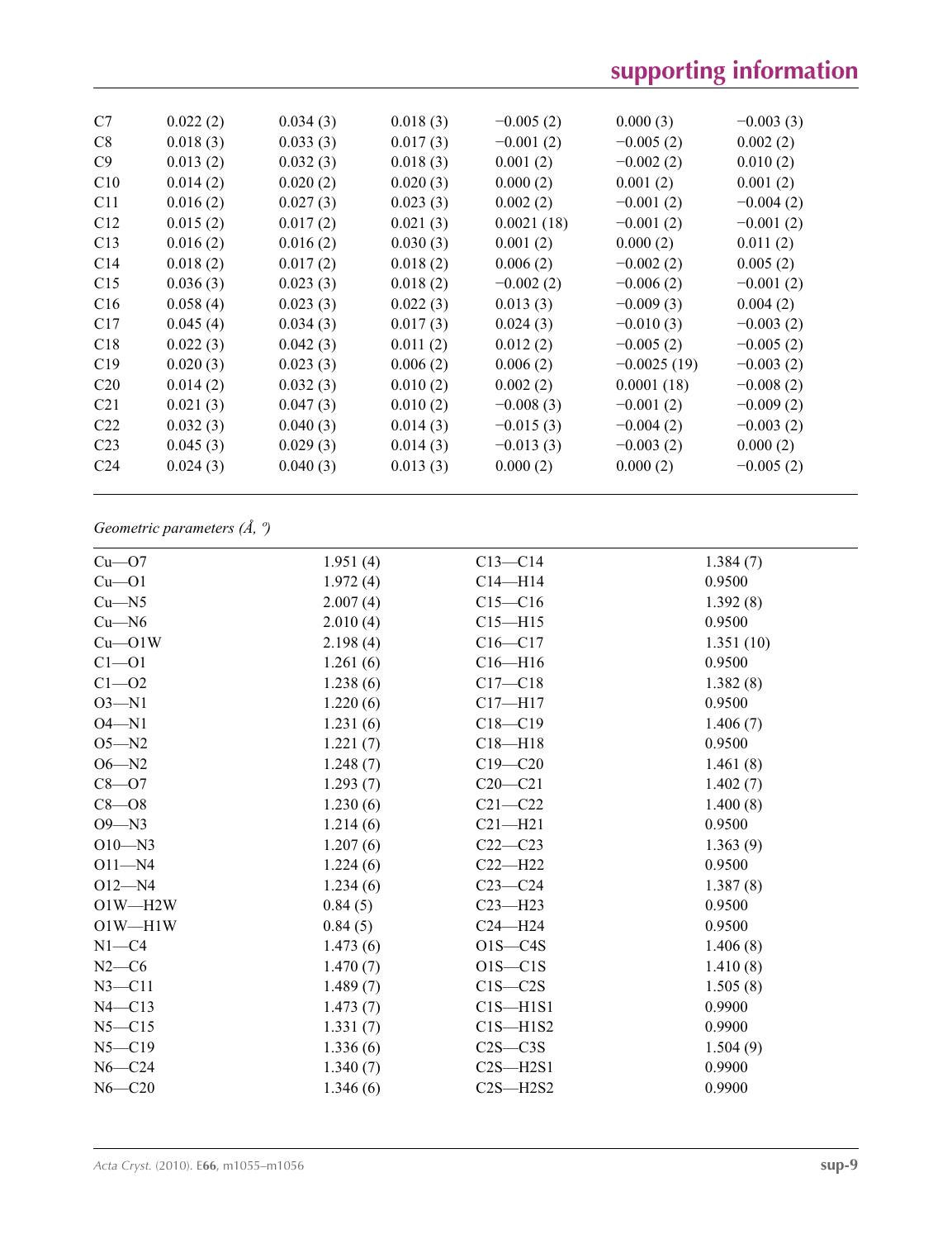| $C1-C2$              | 1.514(7)   | $C4S - C3S$       | 1.496(9)  |
|----------------------|------------|-------------------|-----------|
| $C2-C3$              | 1.389(7)   | $C4S - H4S1$      | 0.9900    |
| $C2-C7$              | 1.399(8)   | $C4S - H4S2$      | 0.9900    |
| $C3-C4$              | 1.394(7)   | $C3S - H3S1$      | 0.9900    |
| $C3-H3$              | 0.9500     | $C3S - H3S2$      | 0.9900    |
| $C4 - C5$            | 1.378(7)   | $O2S - CS$        | 1.397(10) |
| $C5-C6$              | 1.374(8)   | $O2S - C5S$       | 1.401(10) |
| $C5 - H5$            | 0.9500     | $CSS-C6S$         | 1.503(10) |
| $C6-C7$              | 1.376(8)   | $C5S - H5S1$      | 0.9900    |
| $C7 - H7$            | 0.9500     | $C5S - H5S2$      | 0.9900    |
| $C8-C9$              | 1.511(7)   | $CSS - C7S$       | 1.506(10) |
| $C9 - C10$           | 1.392(7)   | $CSS-HSS1$        | 0.9900    |
| $C9 - C14$           | 1.388(7)   | $CSS - H8S2$      | 0.9900    |
| $C10 - C11$          | 1.375(7)   | $C7S - C6S$       | 1.503(10) |
| $C10 - H10$          | 0.9500     | $C7S - H7S1$      | 0.9900    |
| $C11 - C12$          | 1.383(7)   | $C7S - H7S2$      | 0.9900    |
| $C12 - C13$          | 1.376(8)   | $C6S - H6S1$      | 0.9900    |
| $C12 - H12$          | 0.9500     | $C6S - H6S2$      | 0.9900    |
|                      |            |                   |           |
| $O7 - Cu - O1$       | 90.62(16)  | $C17-C16-C15$     | 120.2(6)  |
| $O7-Cu-N5$           | 93.96 (16) | $C17 - C16 - H16$ | 119.9     |
| $O1-Cu-N5$           | 172.85(17) | $C15-C16-H16$     | 119.9     |
| $O7$ — $Cu$ — $N6$   | 163.43(16) | $C16 - C17 - C18$ | 119.5(5)  |
| $O1-Cu-N6$           | 94.15 (17) | $C16 - C17 - H17$ | 120.3     |
| $N5$ — $Cu$ — $N6$   | 79.95 (18) | C18-C17-H17       | 120.3     |
| $O7-Cu$ -O1W         | 92.59(18)  | $C17 - C18 - C19$ | 118.2(5)  |
| $O1-Cu$ - $O1W$      | 86.83 (17) | $C17 - C18 - H18$ | 120.9     |
| $N5$ — $Cu$ — $O1W$  | 98.43 (18) | $C19 - C18 - H18$ | 120.9     |
| $N6$ — $Cu$ — $O1W$  | 103.51(19) | $N5 - C19 - C18$  | 121.3(5)  |
| $C1 - 01 - Cu$       | 114.6(3)   | $N5 - C19 - C20$  | 114.5(4)  |
| $C8 - O7 - Cu$       | 117.4(3)   | $C18 - C19 - C20$ | 124.2(5)  |
| $Cu$ — $O1W$ — $H2W$ | 89(6)      | $N6 - C20 - C21$  | 120.9(5)  |
| $Cu$ — $O1W$ — $H1W$ | 132(6)     | $N6 - C20 - C19$  | 114.8(5)  |
| $H2W - O1W - H1W$    | 108(5)     | $C21 - C20 - C19$ | 124.3(5)  |
| 03—N1—04             | 124.7(5)   | $C22-C21-C20$     | 118.9(5)  |
| $O3 - N1 - C4$       | 118.2(4)   | $C22-C21-H21$     | 120.5     |
| $O4 - N1 - C4$       | 117.1(5)   | $C20 - C21 - H21$ | 120.5     |
| $O5 - N2 - O6$       | 123.4(5)   | $C23-C22-C21$     | 119.3(5)  |
| $O5 - N2 - C6$       | 118.2(5)   | C23-C22-H22       | 120.4     |
| $O6 - N2 - C6$       | 118.4(5)   | $C21 - C22 - H22$ | 120.4     |
| $O10 - N3 - O9$      | 125.7(5)   | $C22-C23-C24$     | 119.0(5)  |
| $O10 - N3 - C11$     | 117.3(4)   | $C22-C23-H23$     | 120.5     |
| $O9 - N3 - C11$      | 117.0(5)   | $C24 - C23 - H23$ | 120.5     |
| $O11 - N4 - O12$     | 124.2(4)   | $N6 - C24 - C23$  | 122.6(5)  |
| $O11 - N4 - C13$     | 117.7(4)   | $N6 - C24 - H24$  | 118.7     |
| $O12 - N4 - C13$     | 118.1(4)   | $C23-C24-H24$     | 118.7     |
| $C15 - N5 - C19$     | 119.9(5)   | $C4S - 01S - C1S$ | 104.5(8)  |
| $C15 - N5 - Cu$      | 124.8(4)   | $O1S-C1S-C2S$     | 105.4(7)  |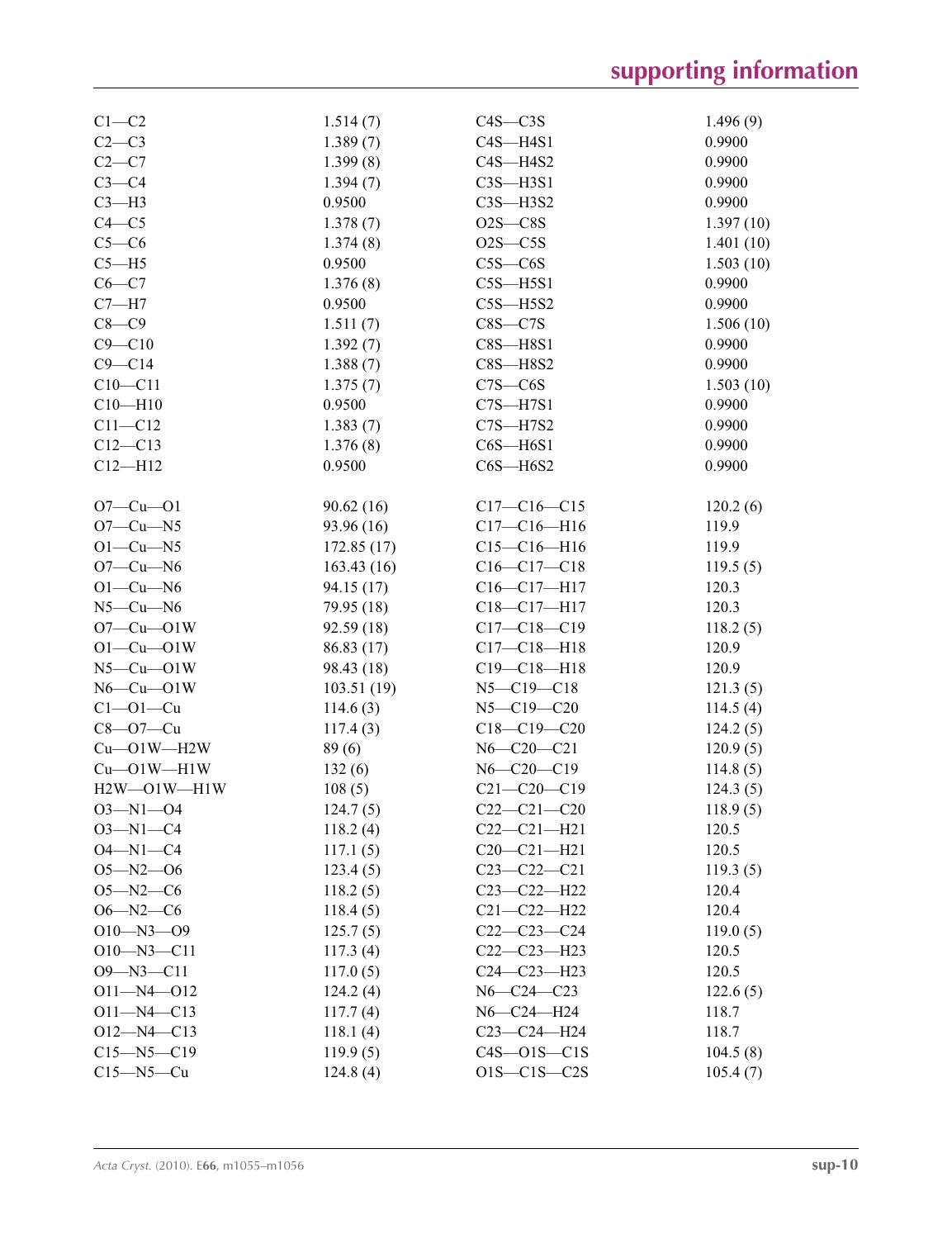| $C19 - N5 - Cu$   | 115.2(3) | O1S-C1S-H1S1          | 110.7     |
|-------------------|----------|-----------------------|-----------|
| $C24 - N6 - C20$  | 119.2(5) | $C2S - C1S - H1S1$    | 110.7     |
| $C24 - N6 - Cu$   | 126.0(4) | $O1S - C1S - H1S2$    | 110.7     |
| $C20 - N6 - Cu$   | 114.5(4) | $C2S - C1S - H1S2$    | 110.7     |
| $O2 - C1 - O1$    | 126.8(5) | $H1S1-C1S-H1S2$       | 108.8     |
| $O2 - C1 - C2$    | 118.7(5) | $C3S - C2S - C1S$     | 103.5(8)  |
| $O1 - C1 - C2$    | 114.5(4) | $C3S - C2S - H2S1$    | 111.1     |
| $C3-C2-C7$        | 120.0(5) | $C1S-C2S-H2S1$        | 111.1     |
| $C3-C2-C1$        | 121.1(5) | $C3S - C2S - H2S2$    | 111.1     |
| $C7-C2-C1$        | 118.9(5) | $C1S-C2S-H2S2$        | 111.1     |
| $C2-C3-C4$        | 118.1(5) | H2S1-C2S-H2S2         | 109.0     |
| $C2-C3-H3$        | 120.9    | $O1S - C4S - C3S$     | 110.2(9)  |
| $C4-C3-H3$        | 120.9    | O1S-C4S-H4S1          | 109.6     |
| $C5-C4-C3$        | 123.3(5) | $C3S - C4S - H4S1$    | 109.6     |
| $C5-C4-N1$        | 118.9(5) | $O1S-C4S-H4S2$        | 109.6     |
| $C3-C4-N1$        | 117.8(5) | $C3S-C4S-H4S2$        | 109.6     |
| $C6-C5-C4$        | 116.3(5) | H4S1—C4S—H4S2         | 108.1     |
| $C6-C5-H5$        | 121.9    | $C4S - C3S - C2S$     | 102.7(8)  |
| $C4-C5-H5$        | 121.9    | $C4S - C3S - H3S1$    | 111.2     |
| $C7-C6-C5$        | 123.6(5) | $C2S - C3S - H3S1$    | 111.2     |
| $C7-C6-N2$        | 118.2(5) | C4S—C3S—H3S2          | 111.2     |
| $C5 - C6 - N2$    | 118.2(5) | $C2S - C3S - H3S2$    | 111.2     |
| $C6 - C7 - C2$    | 118.7(5) | H3S1-C3S-H3S2         | 109.1     |
| $C6 - C7 - H7$    | 120.7    | $CSS$ -02S- $CSS$     | 106.1(17) |
| $C2-C7-H7$        | 120.7    | $O2S - C5S - C6S$     | 111.5(18) |
| $O8 - C8 - O7$    | 126.0(5) | O2S-C5S-H5S1          | 109.3     |
| $O8 - C8 - C9$    | 119.0(5) | $CS$ -C5S-H5S1        | 109.3     |
| $O7 - C8 - C9$    | 115.1(5) | $O2S - C5S - H5S2$    | 109.3     |
| $C10-C9-C14$      | 119.5(5) | $CS$ -C5S-H5S2        | 109.3     |
| $C10-C9-C8$       | 119.3(5) | $H5S1-C5S-H5S2$       | 108.0     |
| $C14-C9-C8$       | 121.1(5) | $O2S - C8S - C7S$     | 109.3(17) |
| $C11 - C10 - C9$  | 119.8(5) | O2S-C8S-H8S1          | 109.8     |
| $C11 - C10 - H10$ | 120.1    | C7S-C8S-H8S1          | 109.8     |
| $C9 - C10 - H10$  | 120.1    | O2S-C8S-H8S2          | 109.8     |
| $C10-C11-C12$     | 121.8(5) | C7S-C8S-H8S2          | 109.8     |
| $C10-C11-N3$      | 120.0(5) | H8S1-C8S-H8S2         | 108.3     |
| $C12 - C11 - N3$  | 118.0(5) | $CS$ - $C7S$ - $CS$ S | 104.2(18) |
| $C13 - C12 - C11$ | 117.2(5) | C6S-C7S-H7S1          | 110.9     |
| $C13 - C12 - H12$ | 121.4    | $CSS - C7S - H7S1$    | 110.9     |
| $C11 - C12 - H12$ | 121.4    | C6S-C7S-H7S2          | 110.9     |
| $C12-C13-C14$     | 122.7(5) | $CSS$ — $C7S$ —H7S2   | 110.9     |
| $C12-C13-N4$      | 118.5(5) | H7S1-C7S-H7S2         | 108.9     |
| $C14 - C13 - N4$  | 118.8(5) | $C7S-C6S-C5S$         | 98.9 (18) |
| $C13 - C14 - C9$  | 118.7(5) | $C7S-C6S-H6S1$        | 112.0     |
| $C13-C14-H14$     | 120.6    | $C5S-C6S-H6S1$        | 112.0     |
| $C9 - C14 - H14$  | 120.6    | $C7S-C6S-H6S2$        | 112.0     |
| $N5 - C15 - C16$  | 120.9(6) | $CSS-C6S-H6S2$        | 112.0     |
| $N5 - C15 - H15$  | 119.6    | H6S1-C6S-H6S2         | 109.7     |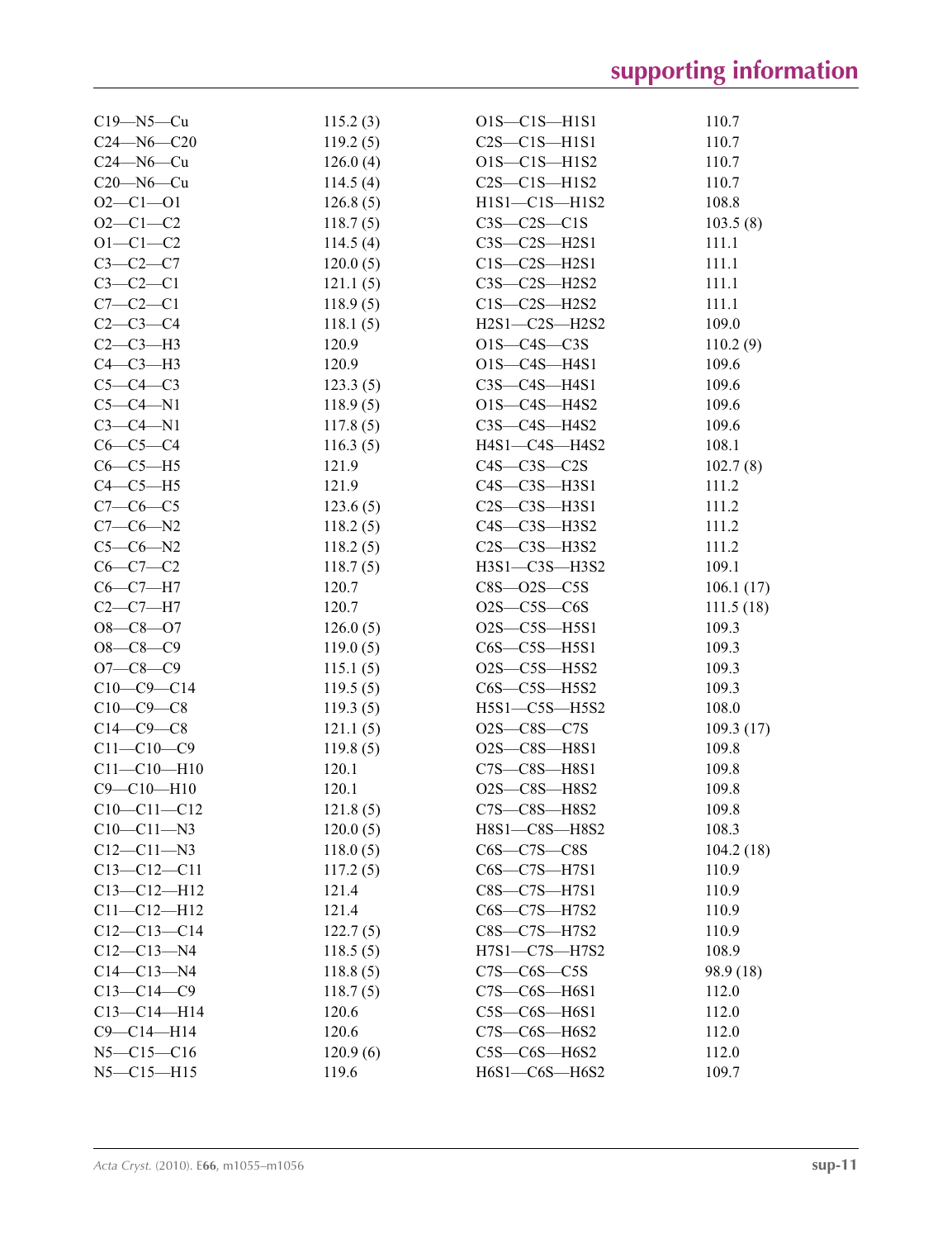| $C16 - C15 - H15$          | 119.6                    |                             |             |
|----------------------------|--------------------------|-----------------------------|-------------|
| $O7-Cu-O1-C1$              | 84.5 (4)                 | $C14-C9-C10-C11$            | 0.5(7)      |
| $N5-Cu-O1-C1$              | $-45.3(15)$              | $C8-C9-C10-C11$             | 179.5(5)    |
| $N6-Cu-O1-C1$              | $-79.6(4)$               | $C9 - C10 - C11 - C12$      | $-2.0(8)$   |
| $O1W-Cu-O1-C1$             | 177.1(4)                 | $C9 - C10 - C11 - N3$       | $-178.2(5)$ |
| $O1-Cu$ - $O7-C8$          | $-109.3(4)$              | $O10 - N3 - C11 - C10$      | 178.4(5)    |
| $N5-Cu$ - $O7-C8$          | 65.2(4)                  | $O9 - N3 - C11 - C10$       | $-0.7(8)$   |
| $N6-Cu$ - $O7-C8$          | $-2.4(8)$                | $O10 - N3 - C11 - C12$      | 2.1(8)      |
| $O1W-Cu$ - $O7-C8$         | 163.8(4)                 | $O9 - N3 - C11 - C12$       | $-177.0(5)$ |
| $O7-Cu$ — $N5-C15$         | 20.9(4)                  | $C10-C11-C12-C13$           | 4.0(8)      |
| $O1-Cu$ — $N5$ — $C15$     | 150.5(12)                | $N3 - C11 - C12 - C13$      | $-179.8(5)$ |
| $N6$ — $Cu$ — $N5$ — $C15$ | $-174.7(5)$              | $C11-C12-C13-C14$           | $-4.6(8)$   |
| $O1W-Cu-N5-C15$            | $-72.3(5)$               | $C11-C12-C13-N4$            | 177.6(5)    |
| $O7-Cu$ — $N5-C19$         | $-156.7(3)$              | $O11 - N4 - C13 - C12$      | 157.4(5)    |
| $O1-Cu-N5-C19$             | $-27.0(15)$              | $O12 - N4 - C13 - C12$      | $-21.8(7)$  |
| $N6$ —Cu—N5—C19            | 7.8(3)                   | $O11 - N4 - C13 - C14$      | $-20.5(7)$  |
| $O1W-Cu-N5-C19$            | 110.1(4)                 | $O12 - N4 - C13 - C14$      | 160.3(5)    |
| $O7-Cu-N6-C24$             | $-113.5(6)$              | $C12-C13-C14-C9$            | 3.3(8)      |
| $O1-Cu-N6-C24$             | $-7.2(4)$                | $N4 - C13 - C14 - C9$       | $-178.9(4)$ |
| $N5-Cu-N6-C24$             | 176.9(4)                 | $C10-C9-C14-C13$            | $-1.1(7)$   |
| $O1W-Cu-N6-C24$            | 80.6(4)                  | $C8-C9-C14-C13$             | 179.9(5)    |
| $O7-Cu-N6-C20$             | 60.4(8)                  | $C19 - N5 - C15 - C16$      | 1.3(8)      |
| $O1-Cu-N6-C20$             | 166.7(3)                 | $Cu$ —N5—C15—C16            | $-176.1(4)$ |
| $N5-Cu-N6-C20$             |                          | $N5 - C15 - C16 - C17$      |             |
| $O1W-Cu-N6-C20$            | $-9.2(3)$<br>$-105.5(4)$ | $C15-C16-C17-C18$           | 0.5(9)      |
| $Cu$ — $O1$ — $C1$ — $O2$  |                          |                             | $-0.7(9)$   |
| $Cu$ -01- $C1$ - $C2$      | 8.5(7)                   | $C16-C17-C18-C19$           | $-0.7(9)$   |
|                            | $-171.8(3)$              | $C15 - N5 - C19 - C18$      | $-2.9(7)$   |
| $O2-C1-C2-C3$              | $-170.3(5)$              | $Cu$ —N5—C19—C18            | 174.8(4)    |
| $O1 - C1 - C2 - C3$        | 10.0(7)                  | $C15 - N5 - C19 - C20$      | 177.1(4)    |
| $O2-C1-C2-C7$              | 7.8(7)                   | $Cu$ —N5—C19—C20            | $-5.2(5)$   |
| $O1 - C1 - C2 - C7$        | $-172.0(5)$              | $C17-C18-C19-N5$            | 2.6(8)      |
| $C7 - C2 - C3 - C4$        | 1.3(7)                   | $C17-C18-C19-C20$           | $-177.4(5)$ |
| $C1 - C2 - C3 - C4$        | 179.3(4)                 | $C24 - N6 - C20 - C21$      | 2.3(7)      |
| $C2-C3-C4-C5$              | $-1.2(7)$                | $Cu$ —N6—C20—C21            | $-172.1(4)$ |
| $C2-C3-C4-N1$              | 179.3(4)                 | $C24 - N6 - C20 - C19$      | $-176.6(4)$ |
| $O3 - N1 - C4 - C5$        | $-161.2(5)$              | $Cu$ — $N6$ — $C20$ — $C19$ | 9.1(5)      |
| $O4 - N1 - C4 - C5$        | 17.8(7)                  | $N5 - C19 - C20 - N6$       | $-2.6(7)$   |
| $O3 - N1 - C4 - C3$        | 18.3(7)                  | $C18-C19-C20-N6$            | 177.4(4)    |
| $O4 - N1 - C4 - C3$        | $-162.7(5)$              | $N5 - C19 - C20 - C21$      | 178.6(4)    |
| $C3 - C4 - C5 - C6$        | 0.4(7)                   | $C18-C19-C20-C21$           | $-1.4(8)$   |
| $N1 - C4 - C5 - C6$        | 179.9(4)                 | N6-C20-C21-C22              | $-1.2(8)$   |
| $C4 - C5 - C6 - C7$        | 0.3(8)                   | $C19-C20-C21-C22$           | 177.5(5)    |
| $C4 - C5 - C6 - N2$        | 178.6(5)                 | $C20-C21-C22-C23$           | $-0.5(8)$   |
| $O5 - N2 - C6 - C7$        | $-2.9(8)$                | $C21 - C22 - C23 - C24$     | 1.1(8)      |
| $O6 - N2 - C6 - C7$        | 176.9(5)                 | $C20 - N6 - C24 - C23$      | $-1.7(7)$   |
| $O5 - N2 - C6 - C5$        | 178.7(5)                 | $Cu$ — $N6$ — $C24$ — $C23$ | 172.0(4)    |
| $O6 - N2 - C6 - C5$        | $-1.5(8)$                | $C22-C23-C24-N6$            | 0.0(8)      |